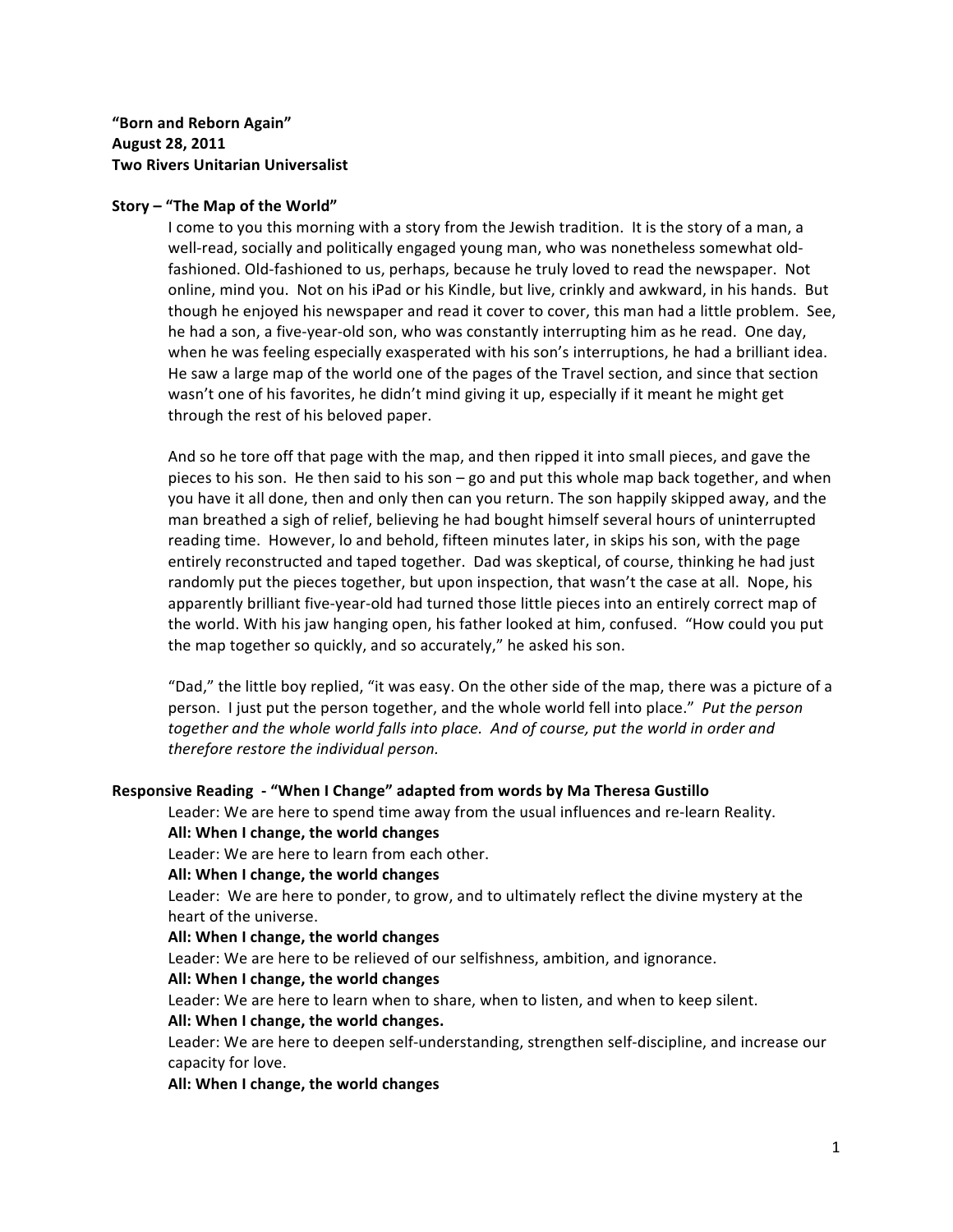Leader: We are here to abolish prejudice in order to embrace our diversity and appreciate our differences.

## **All: When I change, the world changes**

Leader: We are here to relinquish privilege, so that all may live.

## All: When I change, the world changes

Leader: We are here to witness how our singular lives, when held as one, can become a gateway to great possibilities.

## **All: When I change, the world changes**

## Sermon - "Born and Reborn Again," by Gretchen Haley

So it goes that one day, you have an idea. It's a quiet idea at first, but it pulls at you, until you just can't ignore it anymore. It's this idea that who you are now, might not be all you could or should be. That where you are, or who and how you love, that some or all of these might someday, or maybe *right now* – need to change. Not because what any of these things have been are wrong, exactly, but more that there's something else awaiting you and your life,

a greater connection to the world, to others, to yourself, a deeper, fuller love.

Or maybe you have an idea about the world. With all its violence and dehumanizing forces, an idea growing in you of how the world might change, might become something – more.

Whether it's for personal or for world transformation, our story from earlier reminds us, these ideas are really, two sides of the same page. Where ever our yearning lives, put the world together, heal the person. Gather the pieces of the person in new and transforming ways, so too the world transforms.

Falling in love in any way, that's an idea. Or, deciding to become a parent, what an idea. The call of a new vocation, or a new home, those too. The call of duty or personal sacrifice for a greater good, these as well, ideas.

These ideas are the seeds of transformation, personal change, world change. It all starts here, in the heart, in hope, in imagination.

The idea is born here, and here, and here and it grows. As it grows, it sometimes comes to include a path to the future, and we can see ourselves already a butterfly, feel our wings, all beautiful and free. Like at least two among us, after years of living one place with one kind of daily routine, we suddenly imagine ourselves in a new city with new friends and following a deeper sense of vocation, and then we follow the dream until suddenly, it's real.

And then sometimes there's nothing there in our imagination more than the uncomfortable and even bitter sense that the skin we're in now is cracking, drying, ready to be shed, and we just have to take the leap of faith into the great unknown. Rosa Parks didn't know what would happen when she sat down that day in December, she just knew, she had to sit, it was time.

Her embodied act of resistance reminds us that imagination is not the only birthplace for transformation. It begins too in the body, with a dis-ease somewhere in the bones, in the blood, in the muscles and sinews, sometimes even manifesting itself in real illness or imbalance. The body carries signs of transformation long before the mind comes to know with concrete words or ideas what may be happening. The heart races unexpectedly for seemingly no reason, or the breath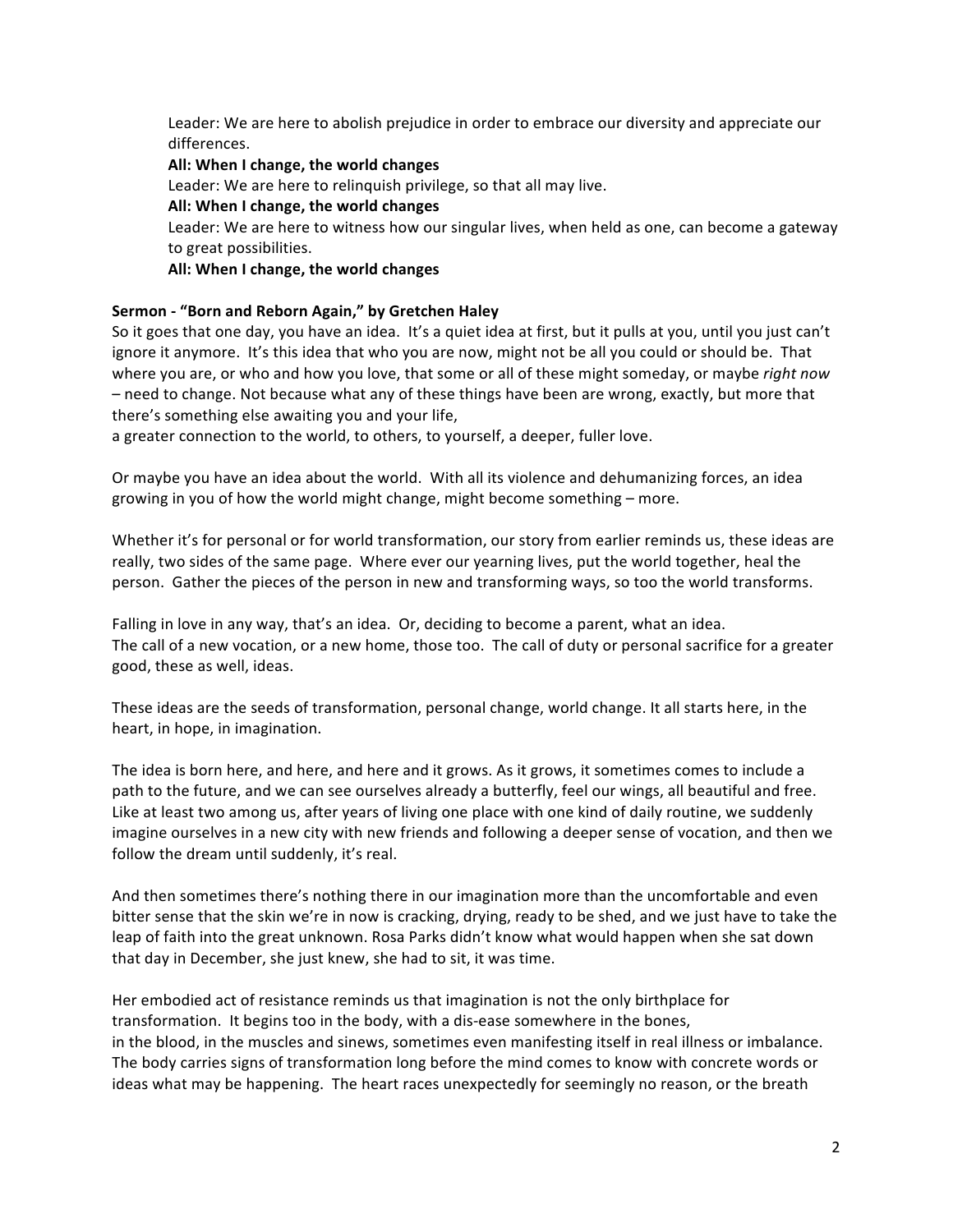relaxes where there was previously tension. We hear a joke that used to be funny, and suddenly, our body doesn't laugh but instead carries a heavy sadness, and we wonder, what new thing is being born?

And we find our bodies doing things our minds don't quite understand. We turn off the television a little sooner than usual and lay our weary bodies down to bed. We skip over our usually favorite sections of the New York Times because for once, our tolerance for the new ways humans are finding to disappoint seems to have found its limit. We rise early on a Sunday morning in August and come to gather with others who have sometimes wondered with no small amount of skepticism and fear about this thing called religion, this thing called church, and we find ourselves singing and lighting chalices, and speaking of spirit, of life, of changing the world, and changing ourselves.

We are a funny people, I think. So often resisting with our rational brains the experiences our hearts most crave. So often talking ourselves out of the love that stands so close we could almost eat it up if we would let down our defenses and just inhale deep and long, the love that lives within and beyond us all.

Eckhart Tolle tells the story of the beggar who had been sitting by the side of the road for thirty years. "One day after these 30 years, a stranger walked by. 'Spare some change?' mumbled the beggar. 'I have nothing to give you,' said the stranger. Then he asked: 'What's that you're sitting on?' 'Nothing,' replied the beggar. 'Just an old box. I've been sitting on it for as long as I can remember.' 'Ever look inside?,' asked the stranger. 'No,' said the beggar. 'What's the point, there's nothing in there.' 'Have a look inside,' insisted the stranger. The beggar, reluctantly, managed to pry open the lid. With astonishment, disbelief, and elation, he saw that the box was filled with gold."<sup>1</sup>

At various times in our lives, I think we've all been both beggars and strangers. As beggars, we have turned to the world, seeking all kinds of treasures: knowledge, wealth, power, fancy homes and fancy stuff...control, affirmation, acknowledgement. Physician Gerald May – a specialist on addiction – says all humans crave centrally an experience of being wholly and unconditionally loved – this is the treasure we seek. And yet for some reason, he says, we are masters at not experiencing this love but instead finding stand-ins that perpetually frustrate us because they are never enough.<sup>2</sup>

They aren't the real love we crave. Because the kind of love we crave isn't "out there," it's in here. It's the gold we're sitting on, the gold that holds us up every day, even while we go searching all the globe to be filled up with other things.

Which is why, it's so important that we are also the stranger for each other and for our world, calling each other to see and embrace that treasure that is all around, reflecting back the unconditional love and acceptance that our Universalist good news affirms: You are loved, you are worthy, you are precious – already, and always.

And I think it's important in the story that it *is* a stranger – not a friend, or family member, and not the person themselves – who points the way. It reminds us that when we most need to change – most need to get ourselves out of a 30 year rut, or however long engrained pattern of living we're in – we're going to need help from people who can help us see differently, people who can plant in us new seeds of hope, new seeds of transformation. People who aren't like us, who are strange and different and who,

!!!!!!!!!!!!!!!!!!!!!!!!!!!!!!!!!!!!!!!!!!!!!!!!!!!!!!!!!!!!

<sup>&</sup>lt;sup>1</sup> From *The Power of Now: A Guide to Spiritual Enlightenment* by Eckhart Tolle<br><sup>2</sup> Frame Addiction and Grace: Love and Guisituality in the Useline of Addictional

<sup>&</sup>lt;sup>2</sup> From *Addiction and Grace: Love and Spirituality in the Healing of Addictions by Gerald Mays.*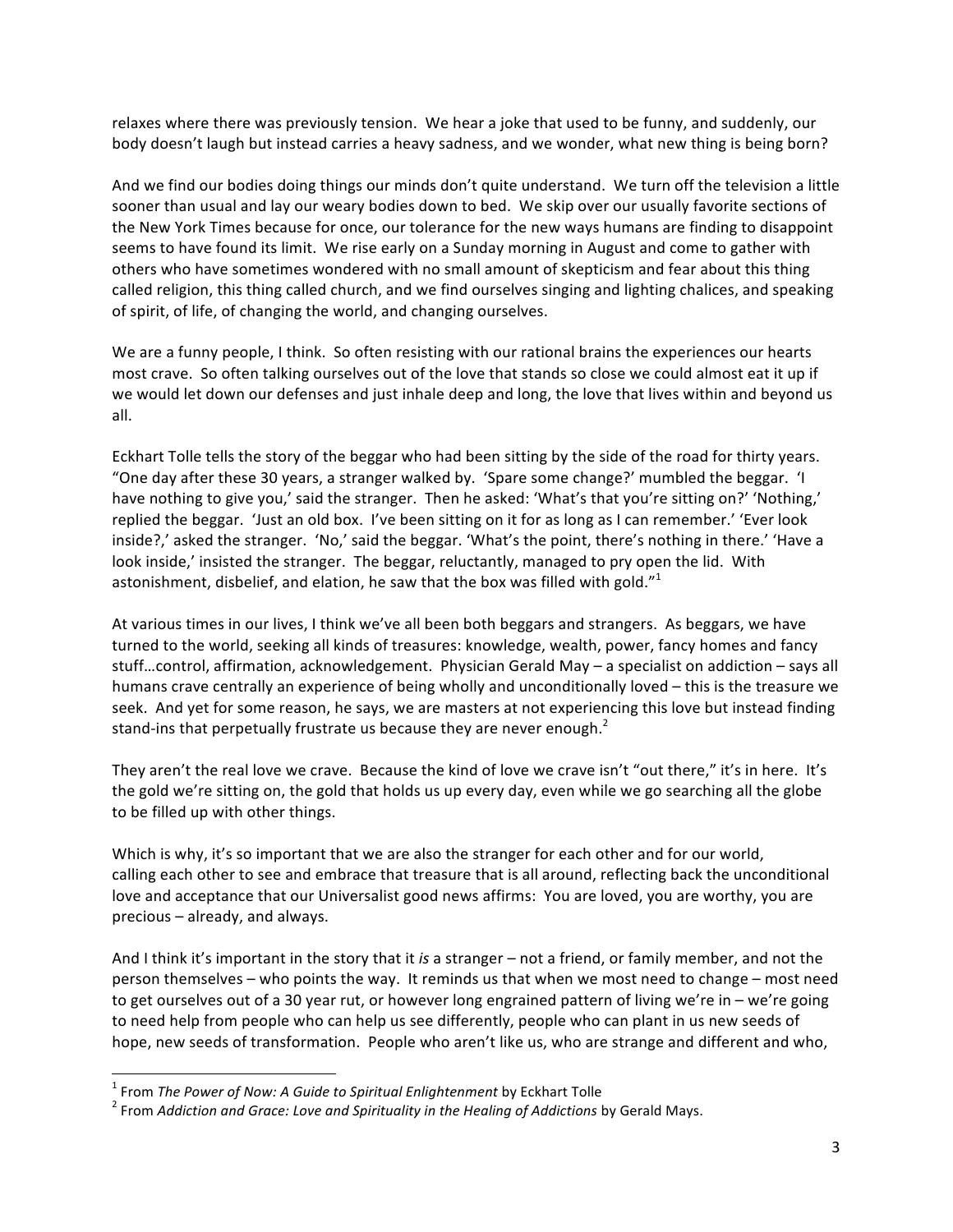with love, ask us questions about things that most of the time, we just take for granted. What's that you're sitting on? They say.

So with the seeds of hope planted in our bodies, in our hearts, we gather ourselves, beggars and strangers, and walk with each other in love, on this *ongoing* journey of transformation. We discover the source of our treasure again and again, as the universe is a living organism and truth, we know it just keeps on unfolding. The liberal change of heart, Unitarian ethicist James Luther Adams reminds us, or what he calls the Unitarian process of conversion, happens not once but again and again, renewing and deepening our commitment and our connection to the larger spirit of life.<sup>3</sup>

On the surface, you might think this would come easily to us. Progressives love to talk about change, afterall. At least, we do, when it has to do with something out there, something we can theoretically direct and control....but let's be honest, when it comes to our personal lives, many of us plant ourselves firmly in some comfortable intellectual or emotional place and stick with it, sometimes for lifetimes. And so it's important we return to our opening story, and to our responsive reading – to remind ourselves that whatever vision we may have for change "out there," it has to start by change, right here, in all this messy-uncontrollable-mess of the human heart.

The Religious Educator at the UU church in Tulsa, Kate Starr, says she once overheard a conversation between two middle aged men. "One was consoling the other over the demise of his second marriage. 'They're the ones who change, man,' the first man lamented. 'I'm the same dude I was in high school.'" Kate says at that moment, she so "wanted to interrupt and explain the problem. 'See, man, you say that like it's a good thing. It's not. Women actually expect a grown man to be, well, a grown man, not the same dude he was in high school. A 16 year old trapped in a middle-aged body is not so attractive.'"<sup>4</sup>

It's funny, right, but funny because it's so true! Changing ourselves in meaningful ways – *is* a messyuncontrollable-mess, so uncomfortable and even chaotic, that even the most daring among us are prone to directing our change efforts *externally* rather than have to keep ourselves in the unsettling place personal transformation requires.

A few years ago, I was working as a chaplain at the Denver Women's Prison when I found myself in this kind of uncomfortable place. On Friday nights, we'd gather for worship, which to my eye, centered around a CD player set at the front of the room. A CD player blasting what a Lutheran pastor friend of mine calls, "Jesus-is-my-boyfriend" music. The music would fill the room, and the women would sing along with all their hearts. One song would finish, and then one or many women would shout out the number of a personal favorite, and someone would cue up the CD according to the loudest request.

The women would raise their arms in the air, sway together, singing Jesus, Jesus, and me  $-1$  was standing in the back, my arms firmly crossed, hoping to demonstrate to all who might look my way, this was *not* my thing.

More than just uncomfortable, I felt embarrassed for the women, and for all this cheesy superficial theology they had somehow embraced. And from this distanced and defended place, I watched. Some

!!!!!!!!!!!!!!!!!!!!!!!!!!!!!!!!!!!!!!!!!!!!!!!!!!!!!!!!!!!!

 $^3$  From "The Changing Reputation of Human Nature, Part 2" by James Luther Adams, accessible online at http://img.uua.org/mfc/JLAdams\_Reputation\_Human\_Nature.pdf.

 $4$  From All Souls' Tulsa "Simple Gifts" journal, "Transformation," which can be found here: http://www.themebasedministry.org/Files/Journals/April\_2009\_Transformation.pdf.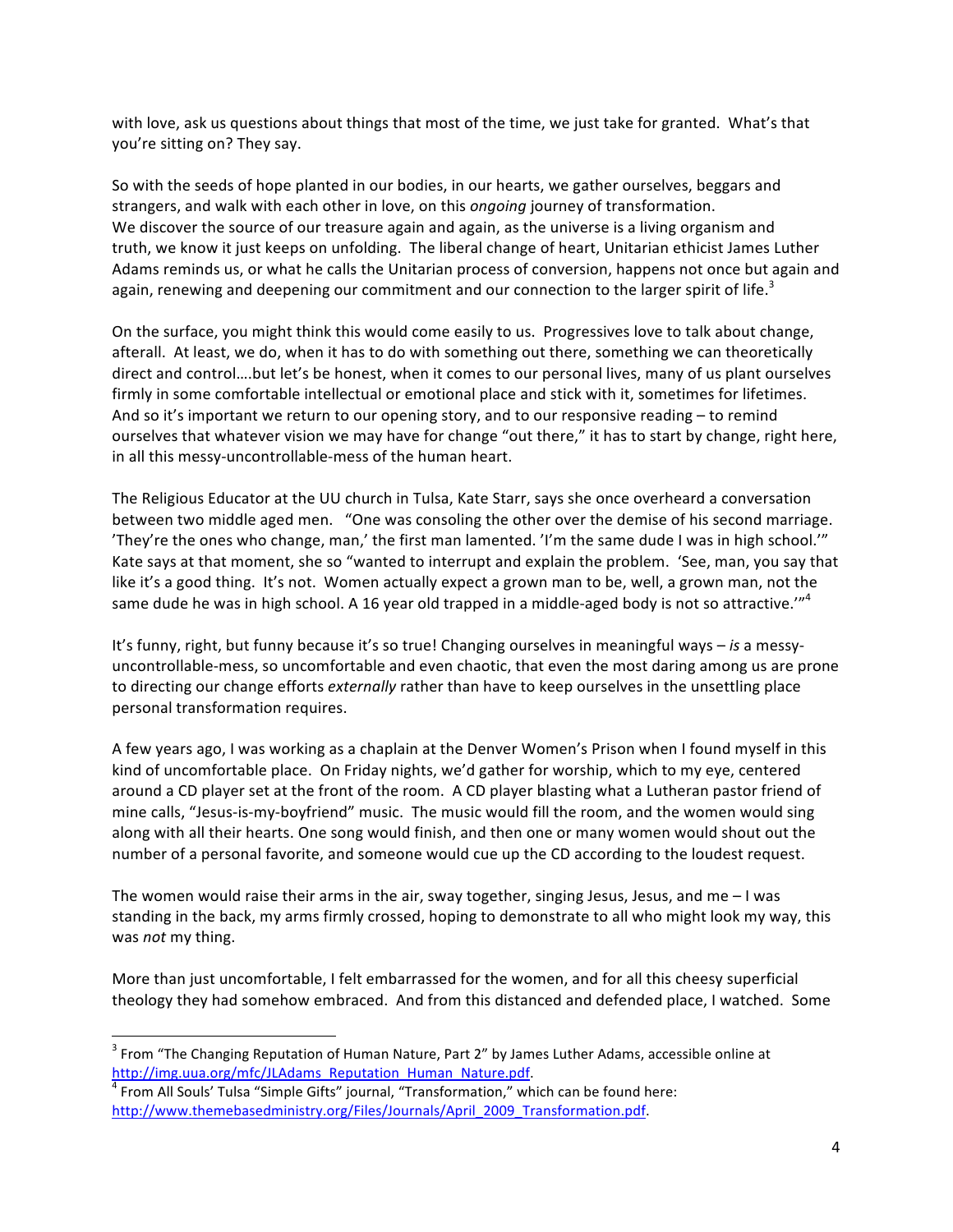weeks went by, and I started to get to know the women. I heard their stories – of greater loss than I could even fathom, more struggle than you'd think a single person could survive.

Then, Friday night would come again, and they'd sing. And they'd cry, and laugh together, and release from their bodies just a little of the stories I knew lived there.

And then, one Friday night, it happened. I was standing there, this song was playing, "Change my heart O God. Make it ever true. Change my heart O God, may I be like you." And suddenly it just hit me - I mean it hit me who should *really* be embarrassed in the room – and in case it's not clear, it sure wasn't the women singing and swaying. I realized, the words didn't matter.

The theology – Jesus-as-my-boyfriend and humanized Father-God centered as it was – didn't matter. Because the room was filled with life, and there was just one person in the room who had failed to experience that life, embodied there in the fellowship of women singing together about the possibility of healing and goodness and forgiveness and transformation.

And so, I started singing. "Change my heart O God." I stepped in closer, and I started singing louder. "Make it ever true."

OK yes, I was still totally uncomfortable, but I was leaning into my discomfort, learning from it, letting it just be. Paying attention to it, wondering about it. Actually, it wasn't just uncomfortable, it was terrifying. To let down my defenses like that, to invite these words into my mouth without clarifying what I did or did not really believe, to sing with full voice about Jesus, and how I believe in him and his love for me, how it saves me.

It was terrifying to give into the experience, knowing I too had experienced pain, and shame, beyond what I was willing or able to name. It was terrifying to just be present, in the midst of all that discomfort, in the midst of all that joy, in the midst of all that love.

I was changed that day. After that day, I know, I could receive more people, more fully, be with more people more fully, love the world more fully. And isn't that what Unitarian Universalism is about, afterall? Loving the world more fully, being with people more fully? And so sometimes, I call this the best Unitarian Universalist worship service I've ever been to.

I still sing it sometimes, like this: "Change my heart O Love. Make it ever true. Change my heart O Love. May I be like you."

The truth is, there is no personal or societal transformation without discomfort. In fact, discomfort and even chaos is a sign that transformation is possible. And the trick is to stay in the discomfort long enough for the deeper change called transformation to come.

We don't usually. We solve the problem. We fix the pain, get ourselves out of the messyuncontrollable-mess. But it turns out, feeling unsettled is a good thing when it comes to seeking a life of greater meaning, of greater purpose. It's a *good* thing for us as individuals, it's a *good* thing for us as a religious community, and it's a *good* thing as a society.

So in the coming weeks, or months – ok, maybe just start with the next few hours – when that feeling hits you, deep down, that really uncomfortable feeling where you want to cross your arms and show